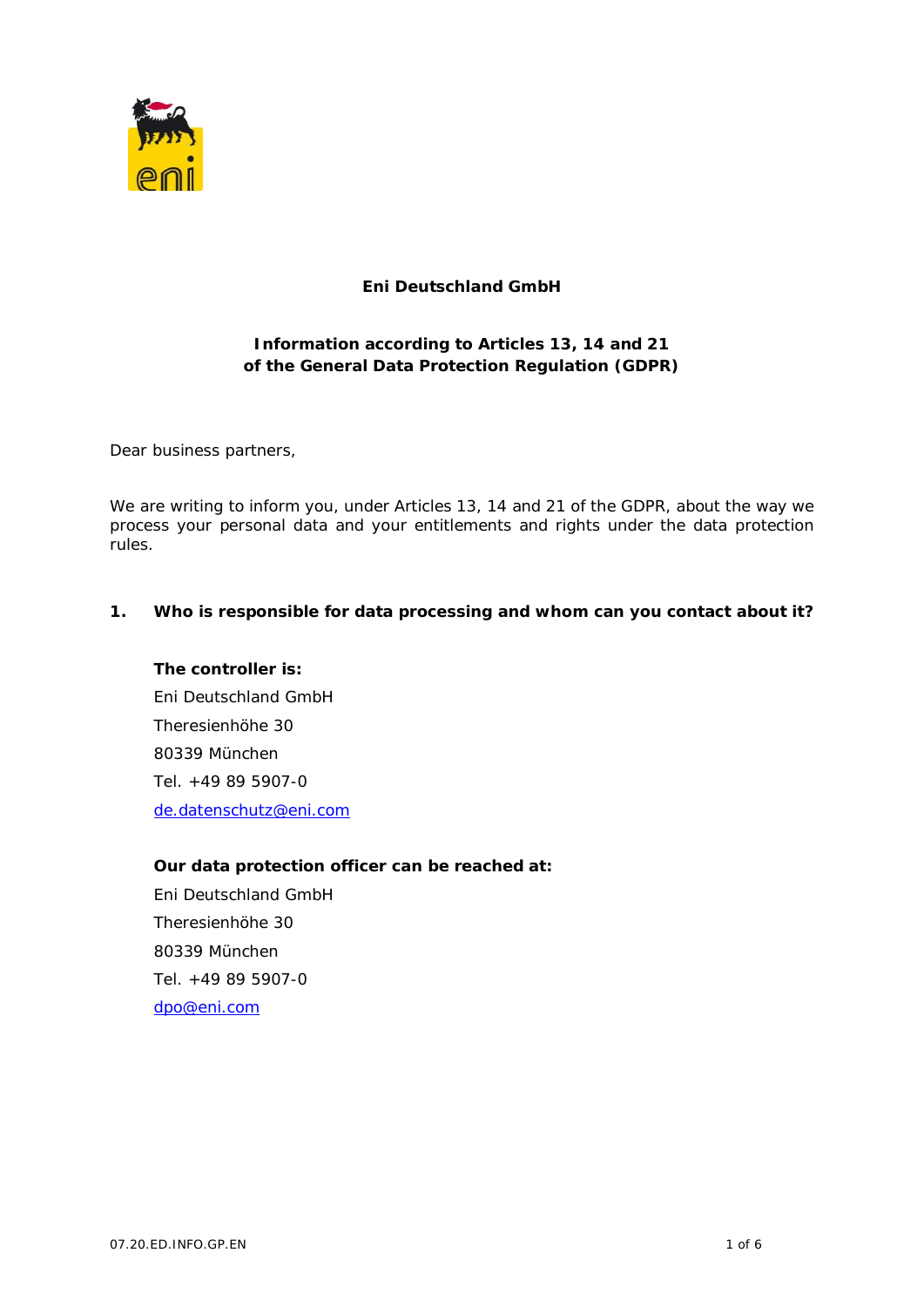**2. What sources and data do we use?**

We process personal data received from you through our business relationship.

We also, where necessary in providing our services, process personal data that we have obtained by authorised means from other companies or from third parties (e.g. for the purpose of fulfilling orders or contracts or on the basis of your consent.

We also process personal data that we have obtained by authorised means from publicly accessible sources (such as trade and association registers and the media) and that we are permitted to obtain and to process.

The relevant personal data supplied by business partners and their contacts are:

- · personal details (name, address, date of birth);
- · contact details (phone number, email address, etc.).

They may also include:

- · data about visitors and participants (e.g., signatures, attendance time, photographs);
- · data about orders (e.g., contact partners, legal representatives);
- · advertising and sales data;
- data about contracts and documentation (e.g., business correspondence);
- · data about your use of the electronic media we offer (e.g., IP address, time of logins to our websites or newsletter, any of our web pages you have clicked on and entries made) and
- · other similar data.

They may also, in particular cases, include special categories of personal data (sensitive data).

**3. For what purpose do we process your data (purpose of the processing) and on what legal basis?**

We process personal data in accordance with the provisions of the European General Data Protection Regulation (GDPR) and the Federal Data Protection Act (Bundesdatenschutzgesetz, BDSG):

**a) For the performance of contractual obligations (Art. 6. Sec. 1 (b) GDPR)**

Personal data is processed (Art. 4. Sec. 2 GDPR) in order to perform services and deliver goods, especially for the performance of our contracts and the execution of orders, and all activities required for the operation and administration of a company.

The purposes of the data processing are primarily guided by the specific products or services concerned.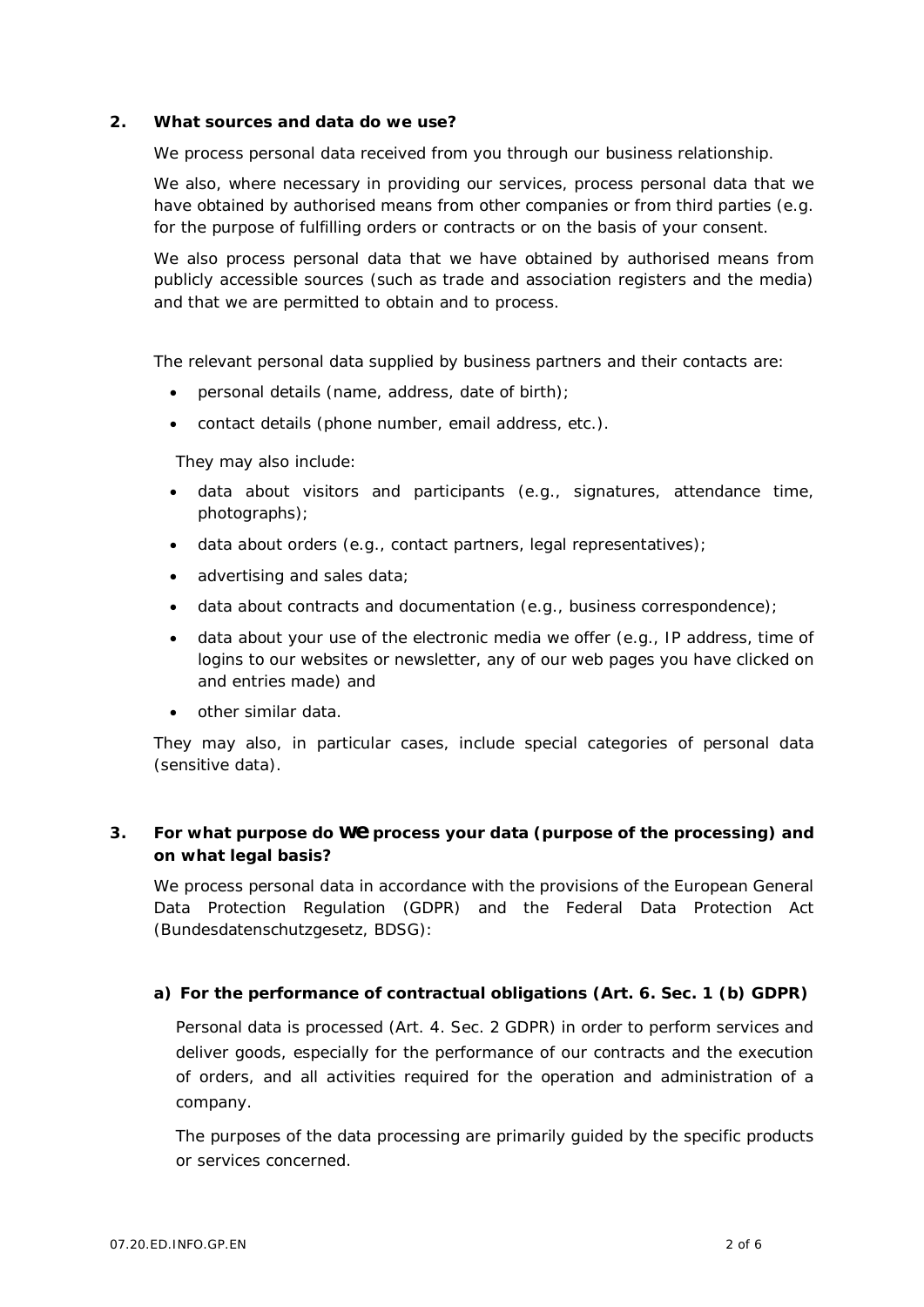As the case may be, you can obtain further details of the purpose of the data processing from the contract documents and the terms of trade.

**b) Based on the balancing of legitimate interests (Art. 6. Sec. 1 (f) GDPR)**

Where necessary, we process your data, beyond the actual fulfilment of the contract, in order to protect legitimate interests of third parties or ourselves. For example:

- · for testing and optimising procedures followed to analyse requirements and contact business partners directly;
- · for advertising or market and opinion research, unless you have refused to allow use of your data for these purposes;
- · pursuing legal claims and presenting a defence in legal disputes;
- ensuring IT security and securing IT operations;
- · prevention and investigation of criminal offences, in particular also for the implementation of compliance measures to prevent corruption or other legal or compliance violations;
- · for video monitoring in control operations, and to collect evidence of criminal acts;
- measures to secure buildings and installations (e.g. controlling entrances);
- · measures to ensure domiciliary rights;
- · measures of business governance and for the further development of services and products.
- **c) Where you have given consent (Art. 6. Sec. 1 (a) GDPR)**

Where you have given us your consent to process personal data for certain purposes (e.g., transferring data to third parties, evaluating data for marketing purposes), processing is lawful on the basis of your consent. Once given, consent can be withdrawn at any time.

Please be aware that the withdrawal of consent applies only to the future; processing that has taken place before consent was withdrawn is not affected.

**d) Where necessary for compliance with a legal obligation (Art. 6. Sec. 1 (c) GDPR) or in the public interest (Art. 6. Sec. 1 (e) GDPR)**

We are also bound by a number of legal obligations, namely statutory requirements (e.g. commercial law, tax laws, etc.). Where data relating to any of these is processed, it is done solely on the basis of these requirements.

**4. Who receives your data?**

Within the company, the offices receiving your data are the ones that need them in order to fulfil our contractual and statutory obligations. Processors engaged by us (Art. 28 GDPR) may receive data for these purposes. These are companies providing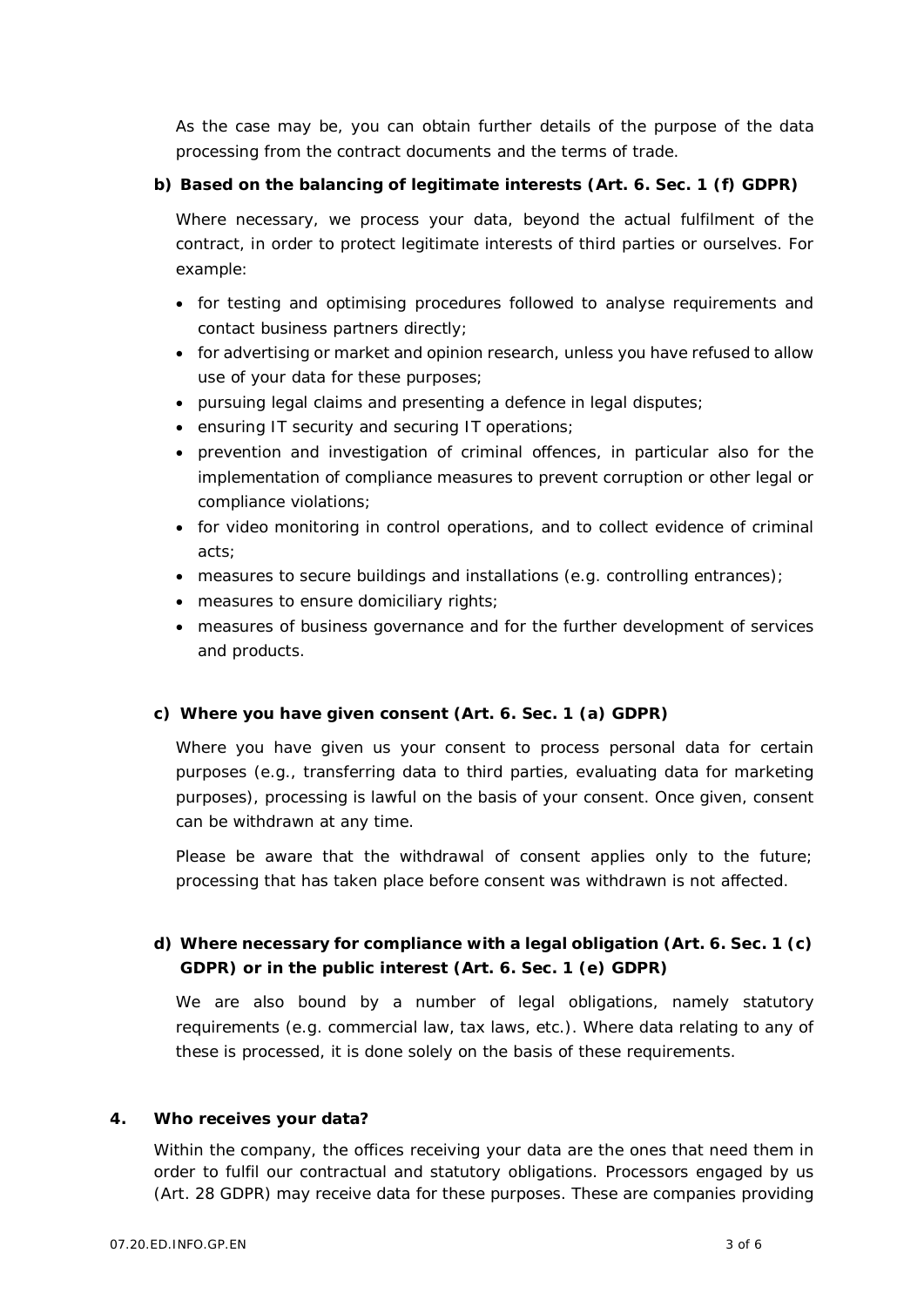IT services, logistics, printing services, telecommunications, collection services, consultation and consulting, and sales and marketing.

As regards the dissemination of data to recipients outside the company, it should be noted that we only transmit your data if this is permitted or requested under statutory provisions, if you have consented to this or if we are authorised to provide such information. Subject to these conditions, recipients of personal data may be, for example:

- · public authorities and institutions (e.g., financial administration, the public prosecutor's office, the police, supervisory authorities) in case of statutory or official obligation;
- · other companies to which we transfer personal data in the context of, or in pursuit of, the business relationship with you (depending on the nature of the contract, this may also include credit agencies, banks, loan insurance agencies and business partners).

Other data recipients may be those for whom you have given us your consent for data transfers.

**5. How long are your data stored?**

Where necessary, we process and store your personal data for the duration of our business relationship, which may also include the initiation and execution of a contract, and fulfilment of the purposes of the contract.

Additionally, we are subject to various obligations relating to conservation and documentation, for instance under the German Commercial Code (Handelsgesetzbuch, HGB)1 and the German Tax Code (Abgabenordnung, AO)2. The time limits they set for storage or documentation are two to ten years.

Finally, the duration of storage is also determined by the statutory limitation periods, normally lasting for three years according to Artt. 195 ff. of the German Civil Code (Bürgerliches Gesetzbuch, BGB), for example, but in certain cases for up to thirty years.

**6. Are data transmitted to a third country or an international organisation?**

Data are only transmitted to third countries (outside the European Economic Area, EEA) where this is necessary to carry out your instructions or where it is legally required or you have given us your consent. We will give you specific details where the law so requires.

**7. What are your data protection rights?**

<sup>1</sup> Artt. 238, 257 Sec. 4 HGB.

<sup>2</sup> Art. 147 Sec. 3, 4 AO.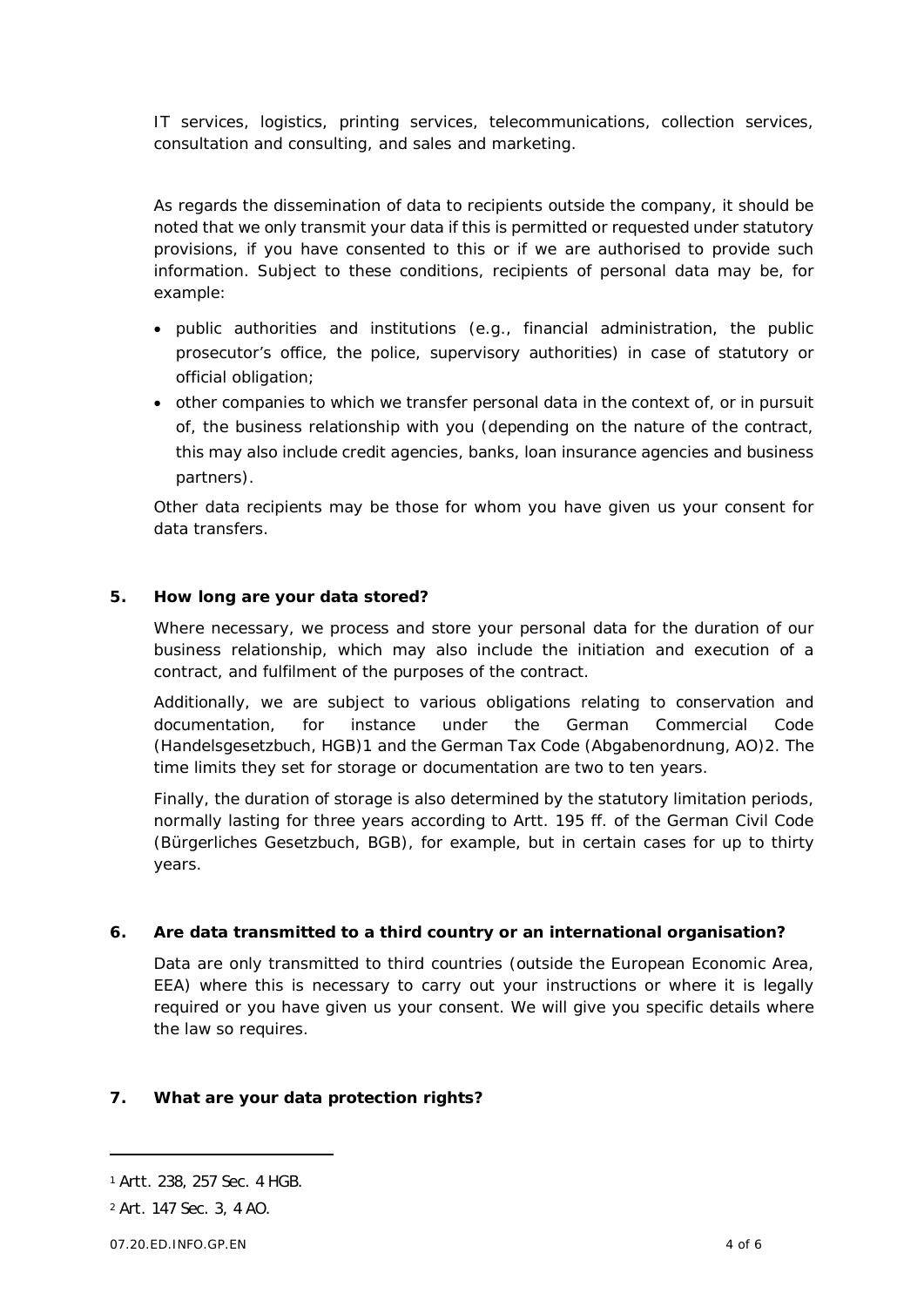Every person affected has the right of **access** to the personal data processed under Art. 15 GDPR, the right to **rectification** under Art. 16 GDPR, the right to **erasure** under Art. 17 GDPR, the right to **restriction of processing** under Art. 18 GDPR and the right to **data portability** under Art. 20 GDPR. The right of access and the right to erasure are subject to the restrictions set out in Artt. 34 and 35 of the BDSG. There is also a right to lodge a complaint to a supervisory authority for data protection (Art. 77 GDPR in conjunction with Art. 19 BDSG).

**8. Is there an obligation for you to provide data?**

In the context of our business relationship, the only personal data you have to provide are those needed to establish, carry out and terminate a business relationship, or those which we are legally required to collect. Without these data we will normally have to refuse to conclude or execute the contract, or may be unable to continue with an existing contract and have to terminate it.

**9. How much automated individual decision-making is there?**

In accordance with Art. 22 GDPR, we do not in principle use fully automated decisionmaking to establish and conduct the business relationship. If we employ these procedures in individual cases, we will inform you separately, where this is required by law.

**10. How far are my data used for profiling (scoring)?**

We do not at present process your data automatically for the purpose of evaluating particular personal aspects (profiling).